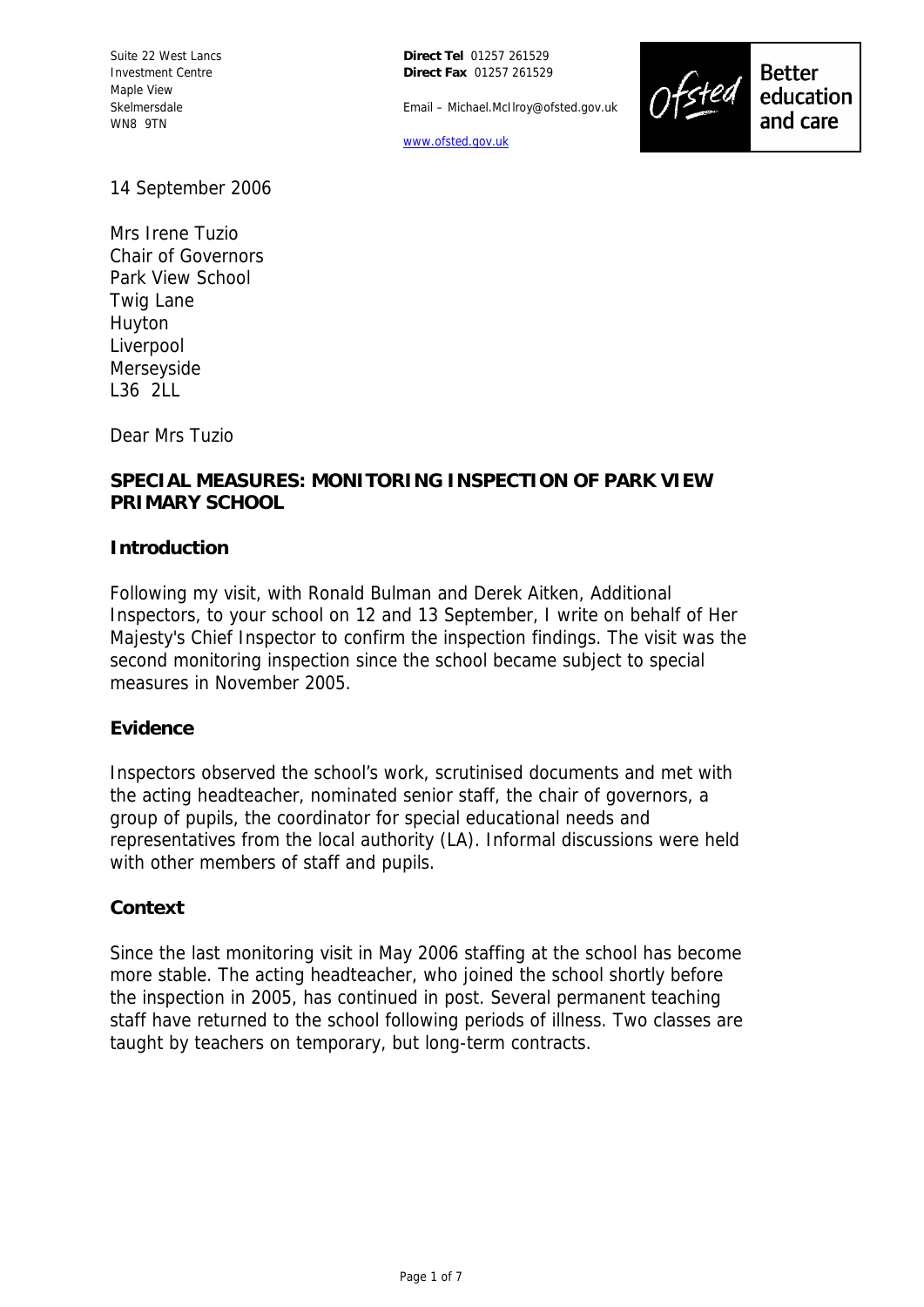

# **Achievement and standards**

In 2006, results in the national assessments at Key Stage 1 showed some modest improvement on 2005. Standards overall remain below average. Results in reading and writing rose but declined slightly in mathematics. The proportion of pupils achieving the higher Level 3 increased in mathematics and writing.

In the Key Stage 2 national tests too few pupils achieved the levels expected of them and results overall declined from the already low base in 2005. Standards remain below average, particularly in mathematics where they are well below average with just under a third of pupils achieving the expected level. Factors affecting these poor results included very unsettled behaviour within the year group, prolonged discontinuity in staffing and an above average absence rate during the exam week. For example, nearly one in five pupils of the outgoing Year 6 was absent for the national standardised test in science. Nonetheless, the proportion of pupils achieving the higher Level 5 in both English and mathematics rose.

In all lessons observed, pupils made satisfactory or better progress. The pace of learning is increasing and prior gaps in pupils' knowledge are beginning to be identified and tackled. Work is beginning to be more closely matched to the needs of pupils. Assessment data for the current Key Stage 2 year groups indicates that pupils are beginning to make better progress in their learning. The school recognises that the legacy of underachievement in terms of standards and pupils' achievement will take time to redress. Based on an analysis of this data the school has adopted a number of strategies, to address identified gaps in pupils' learning and to raise standards in English and mathematics. Last term, the Further Literacy Strategy was targeted at a number of Year 5 pupils. All pupils in Key Stage 2 are now taught literacy and numeracy in ability groups. Additional lessons in these subjects have been introduced for underachieving Year 6 pupils, although these do not always take place regularly. There are plans to extend these extra lessons to Year 5 pupils.

Standards achieved by Reception pupils at the end of the last academic year were below average. However, when their low starting point is taken into consideration they made good progress overall in their learning. Pupils made better progress in literacy than they did in mathematics. Particularly strong progress was made in personal and social development. The new pupils entering the Foundation Stage also have skills and abilities that are well below average for their age group. A new programme of pre-school home visits has usefully identified gaps in the knowledge of the youngest pupils. This information has been used to inform teachers' planning.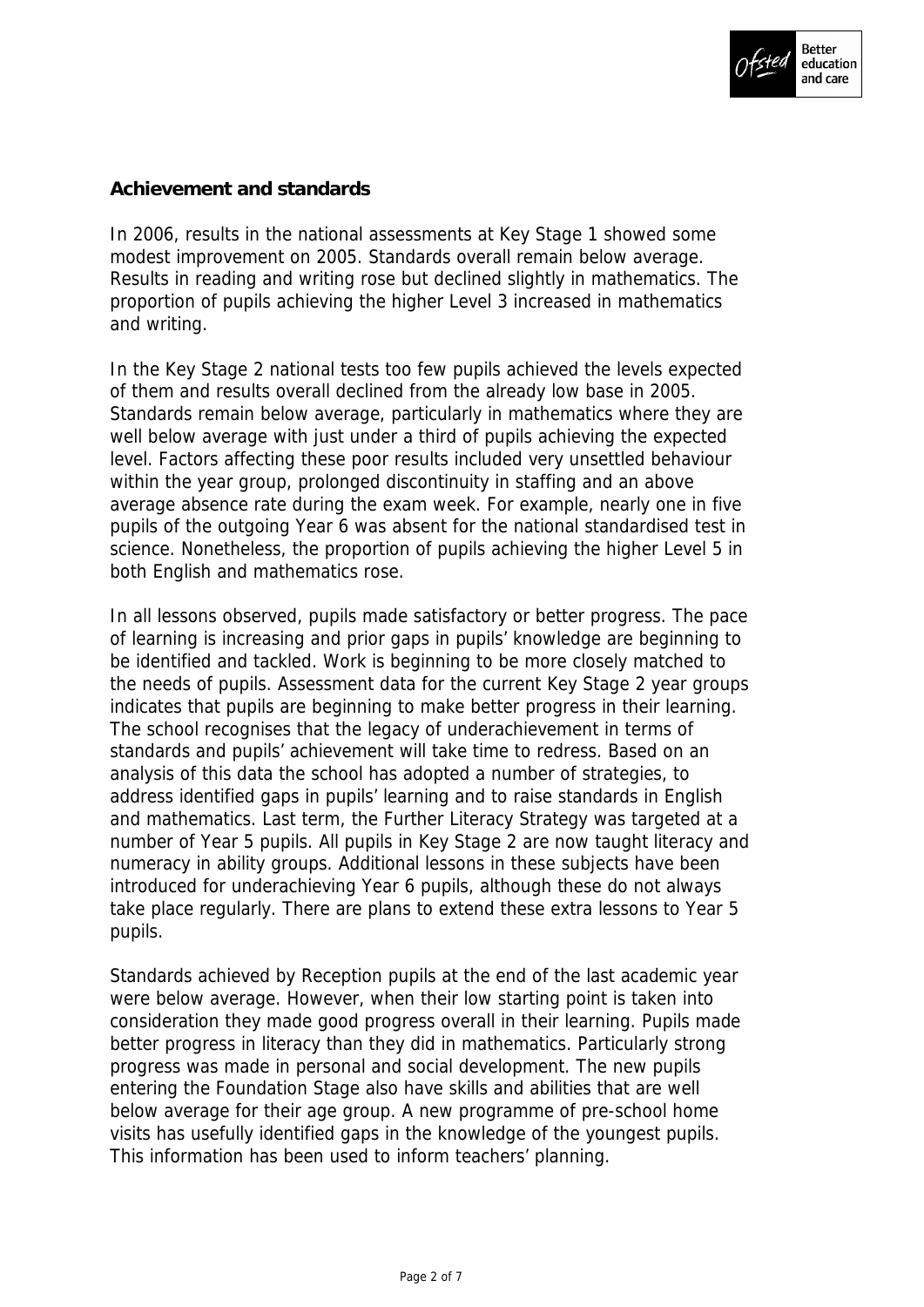

Pupils with learning difficulties and/or disabilities (LDD) continued to make better progress than they did at the time of the last inspection. More effective use is now being made of the teaching assistants who are deployed to work alongside pupils with LDD. The needs of the more able are beginning to be better met through more carefully targeted work, although this is not the case in all classes.

Progress on the area for improvement identified by the inspection in November 2005:

> raise standards across the school especially in English and mathematics - satisfactory progress**.**

**Personal development and well-being**

Pupils' satisfactory spiritual and moral development is underpinned by their increasing adherence to the recently developed set of school values. Good social and cultural development, nurtured through a strong programme of extra-curricular activities, is becoming evident. Pupils enjoy coming to school and are beginning to thrive in an increasingly orderly and stimulating environment. Until recently, attendance remained persistently below average despite numerous strategies employed by the school and the LA's school attendance officer. However, there has been a marked upturn in attendance in the new term.

Pupils are gaining confidence in an improved atmosphere of trust and respect. They display consistently positive attitudes, good humour and courtesy. Many are actively involved in lessons and improvised games at playtimes. Pupils feel safe in school and largely free from bullying. They enjoy mature, constructive relations with adults. Boys and girls continue to enjoy opportunities for responsibility in the school, including school council membership and acting as buddies and play leaders. They gain pleasure and satisfaction from projects concerned with fundraising, healthy living, and improving school facilities.

## **Quality of provision**

The quality of teaching and learning has improved since the last monitoring visit. All lessons observed were satisfactory or better and nearly two thirds were good. The promotion of whole-school strategies in creative learning and assessment methods is contributing to a greater consistency of approach, although there is still variation in the style and effectiveness of lessons on similar topics.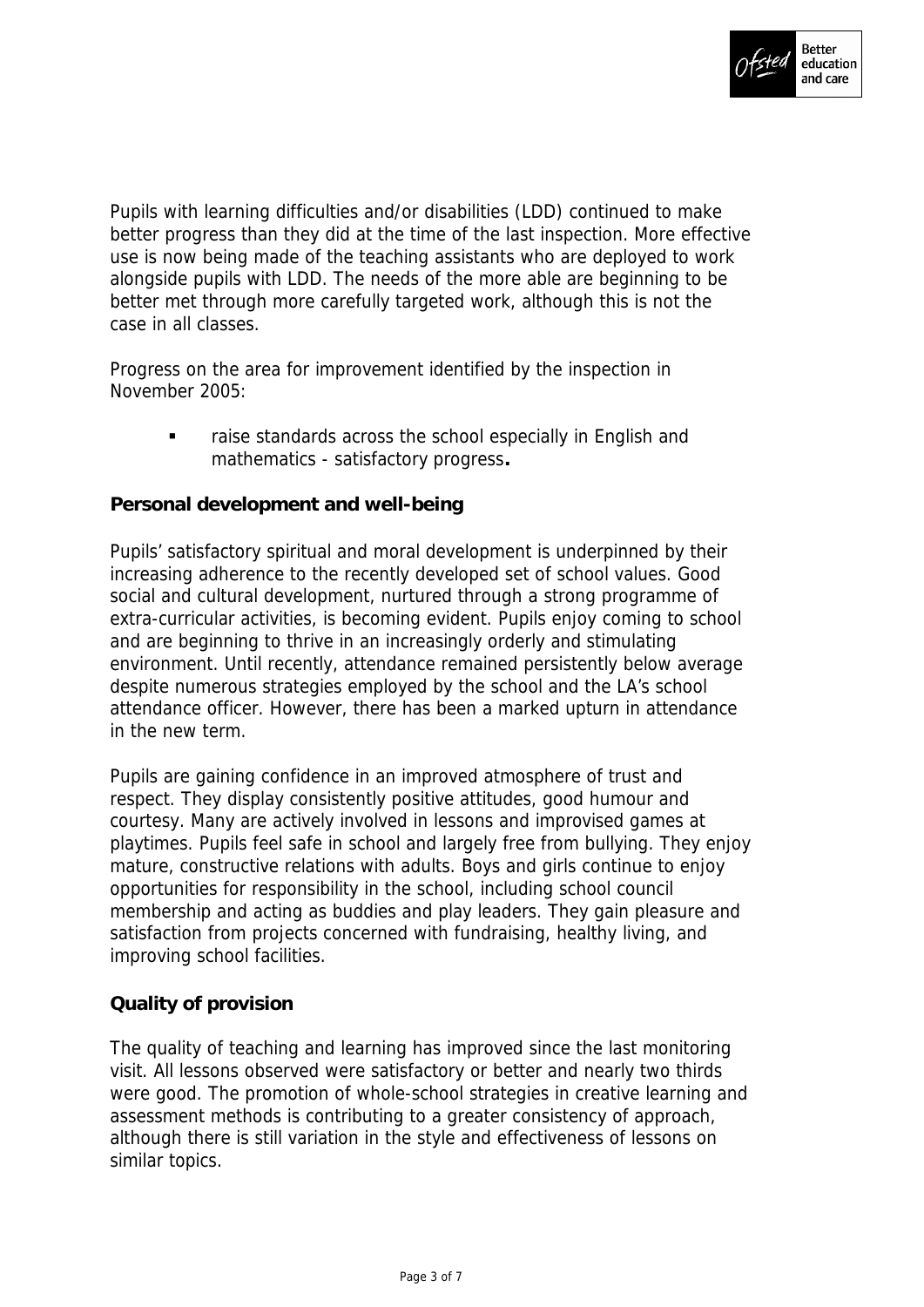

Well understood rewards and sanctions and the greater stability in staffing have led to improved behaviour in classes. This has allowed greater progress in learning to be made. Teachers are benefiting from the good external support and advice of the LA and its advanced skills teachers. They are becoming more independent in selecting and implementing successful teaching methods. The best practitioners engaged their classes in challenging activities and brisk discussions. Work was closely matched to pupils' prior attainment. In such lessons pupils were diligent and responsive to challenge, contributing substantially to their own learning and that of others. Teaching assistants and information and communication technology were used more effectively in lessons, as were concluding plenary sessions which summarised progress.

Where teaching was satisfactory, teachers did not always exploit the potential for progress offered by carefully considered setting and grouping. Pupils were more frequently set tasks suited to their ability, but some more able pupils lacked the opportunity to achieve at high levels. Support for less able pupils is generally satisfactory and skilled practitioners encouraged the most able to model responses for their classmates.

Since the previous monitoring visit the school has consolidated and extended the systems for assessing and tracking pupils' progress. These are becoming increasingly embedded at year and class levels. The new assessment coordinator is bringing greater coherence to the organisation of assessment procedures. Assessment resources have been centralised and a detailed and rigorous timetable for assessing core subjects introduced. An individual pupil tracking system is planned for future implementation. Improved accuracy of assessment information and greater confidence in handling and interpreting data have facilitated more effective curriculum planning. For example, recently collected data has been well used to organise the new setting arrangements and to identify underachievement. In particular, it has helped the school recognise that underachievement in mathematics is a whole school issue. The increasing regularity of formal assessment is building a greater awareness amongst teachers of its purposes and uses. It is also developing their accountability for pupils' progress and enabling them to plan more effectively for different groups of pupils. Learners are more aware of the National Curriculum levels they are working at but the developing system of setting targets for individuals has not yet made a full impact on their learning.

The improved behaviour of pupils underpins a positive climate where teachers and pupils can work more effectively together to help learners understand how to improve their work. The greater stability in staffing has allowed senior managers to deploy staff more effectively in supporting pupils' learning.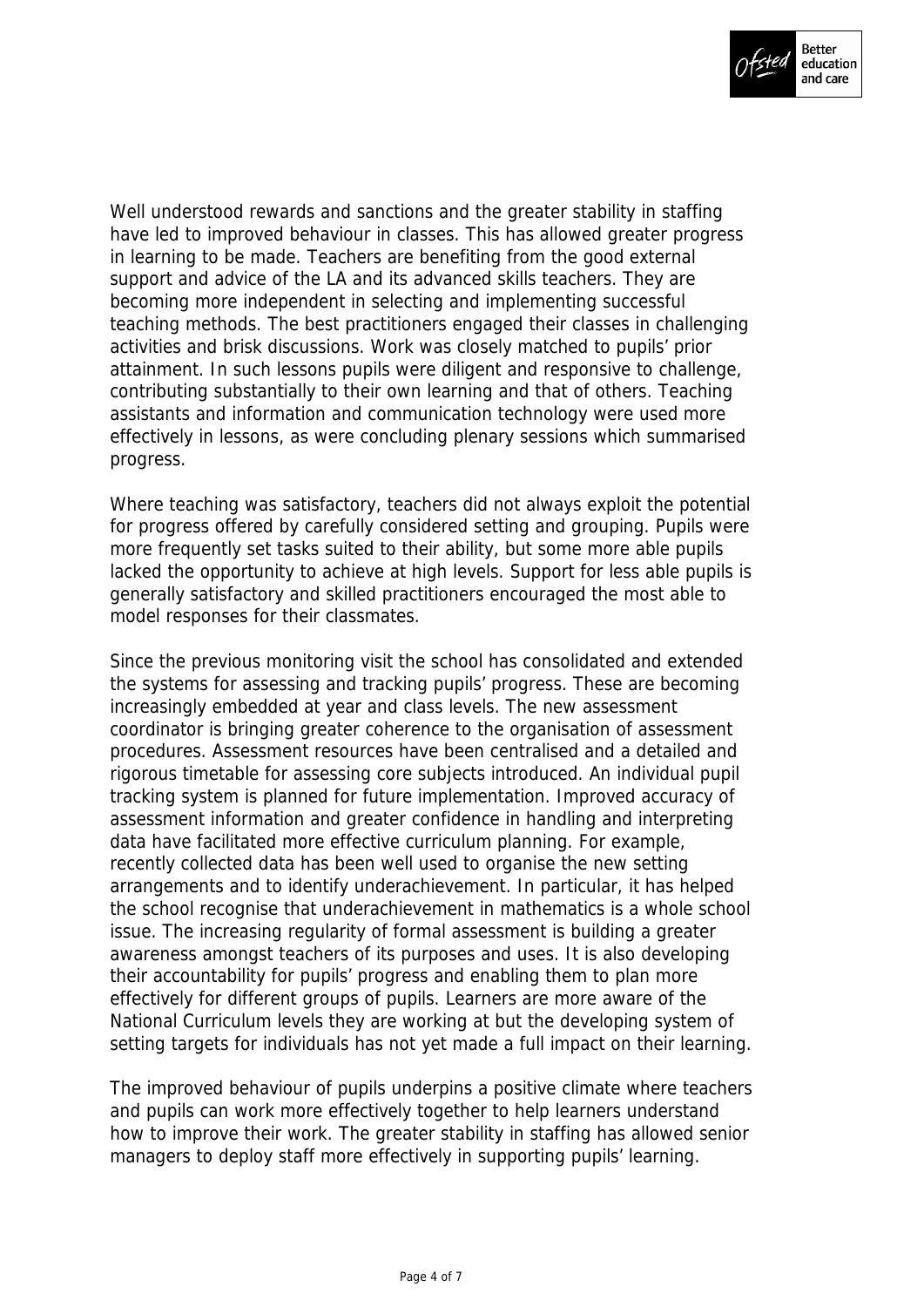

Support for the large numbers of pupils with LDD is improving, although a significant amount of work remains to be done in this area, for example in tackling weaknesses in numeracy. Individual education plans are generally good but hitherto their monitoring and review have been erratic. Processes for evaluating the quality and effectiveness of support for LDD pupils need further refinement.

A series of initiatives, such as the bazaar for Reception pupils, transition visits and a planned information meeting on Key Stage 2 testing, is helping the school build stronger links with parents and carers to support pupils' learning.

Progress on the areas for improvement identified by the inspection in November 2005:

- **Faising the proportion of good or better teaching so that it** enables all pupils to make good progress – satisfactory progress
- **EXECUTE:** implementing systems to assess and track accurately pupils' progress, and using the information to direct future action – satisfactory progress
- ensuring that the support available to pupils helps them to understand how they can improve their work - satisfactory progress.

**Leadership and management**

The acting headteacher has continued to provide stable leadership and clear direction for the school. Morale has continued to improve. Under his strong leadership the sense of teamwork, shared purpose and good relationships amongst staff and pupils continue to develop. These in turn have contributed to the growing welcoming and positive ethos at the school which is now enabling learning to thrive. Nonetheless, there is a realistic view of how far the school has yet to travel in terms of standards and pupils' achievement.

Factors which in the past have adversely affected the performance of pupils have been tackled with determination. Staff absences have been further reduced and the ensuing stability has contributed to greater continuity in learning for pupils. The strong emphasis on improving pupils' behaviour has been maintained and behaviour management policies have been extended and applied with greater consistency. The school has worked hard to ensure that new and returning staff are aware of the developments in policy and procedures.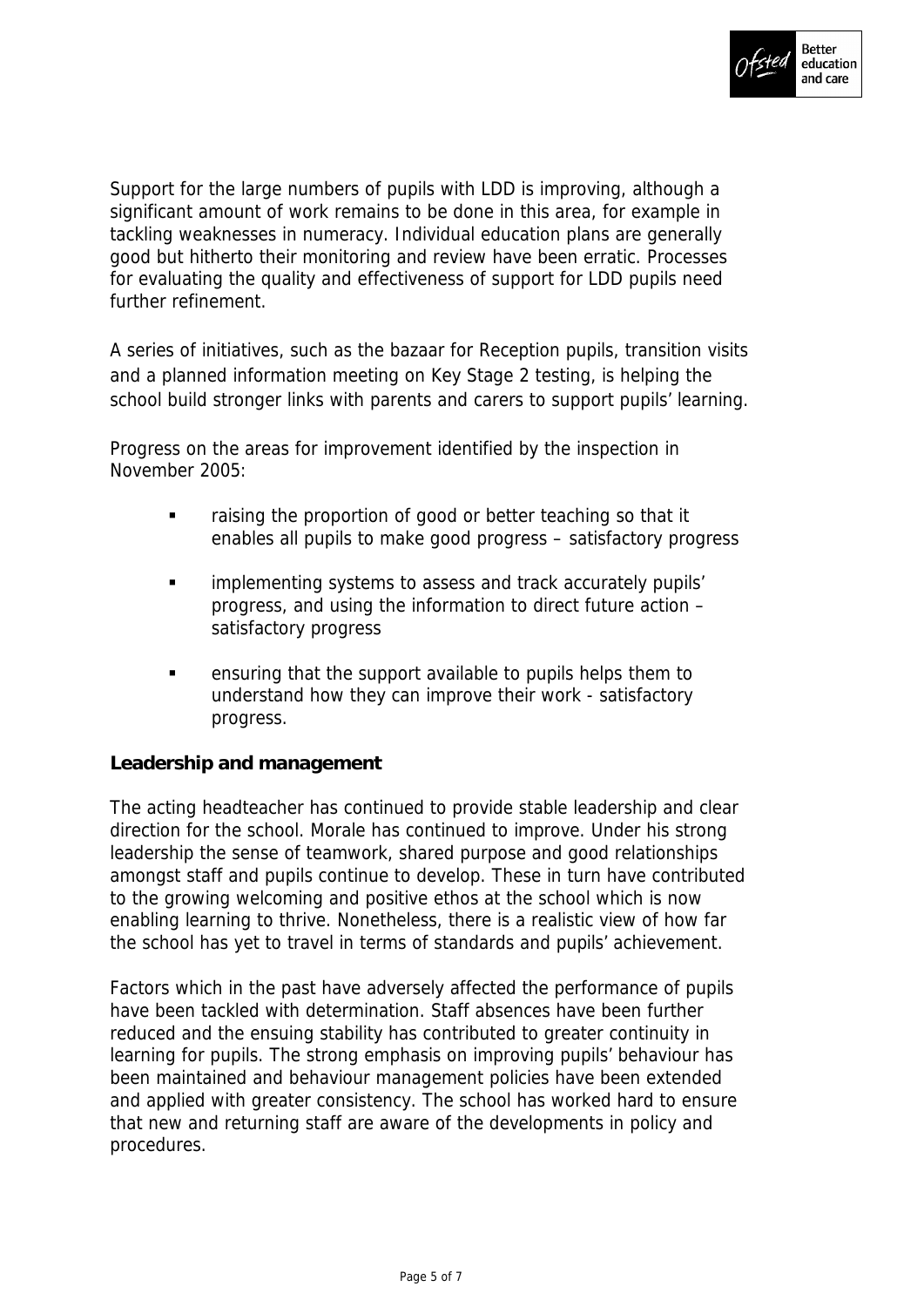

A member of the recently streamlined senior management team now has overall responsibility for assessment. While the responsibilities of senior managers have been broadly defined, full job descriptions clarifying their roles are not yet in place. A timetable for regular meetings of the senior management team has been drawn up. Time has been created for all subject managers to enable them to begin developing their roles. Subject managers for English and mathematics have been allocated additional time to monitor work in their subjects.

A number of development plans have usefully been brought together into a single school improvement plan, which gives a good overview of the future planned direction for the school and which is focused on the need to raise standards and pupils' achievement. The school has thoughtfully evaluated its weak performance in the recent Key Stage 2 exams. This good analysis was used to inform the decision to introduce the new setting arrangements.

Planning is monitored by the deputy headteacher. The school's arrangements for the rigorous and regular monitoring of teaching and learning remain modest, despite being identified as a priority for development at the time of the last monitoring visit. Whilst several newly qualified teachers were observed by senior managers last term, officers of the LA continue to lead the school's monitoring of teaching and learning.

Arrangements for the statutory performance management of teaching staff have been agreed but have not yet been enacted. Job descriptions for teaching staff clarifying current roles and responsibilities have yet to be developed.

The governing body is highly supportive of the headteacher and continues to develop well in its role as a critical friend to the school. A well-attended training day for governors has been held and a new school mission statement drawn up. Link governors who will shadow subjects in school have been appointed.

Progress on the area for improvement identified by the inspection in November 2005:

> establishing a strong, stable and positive team providing coherent leadership and management – satisfactory progress.

**External support**